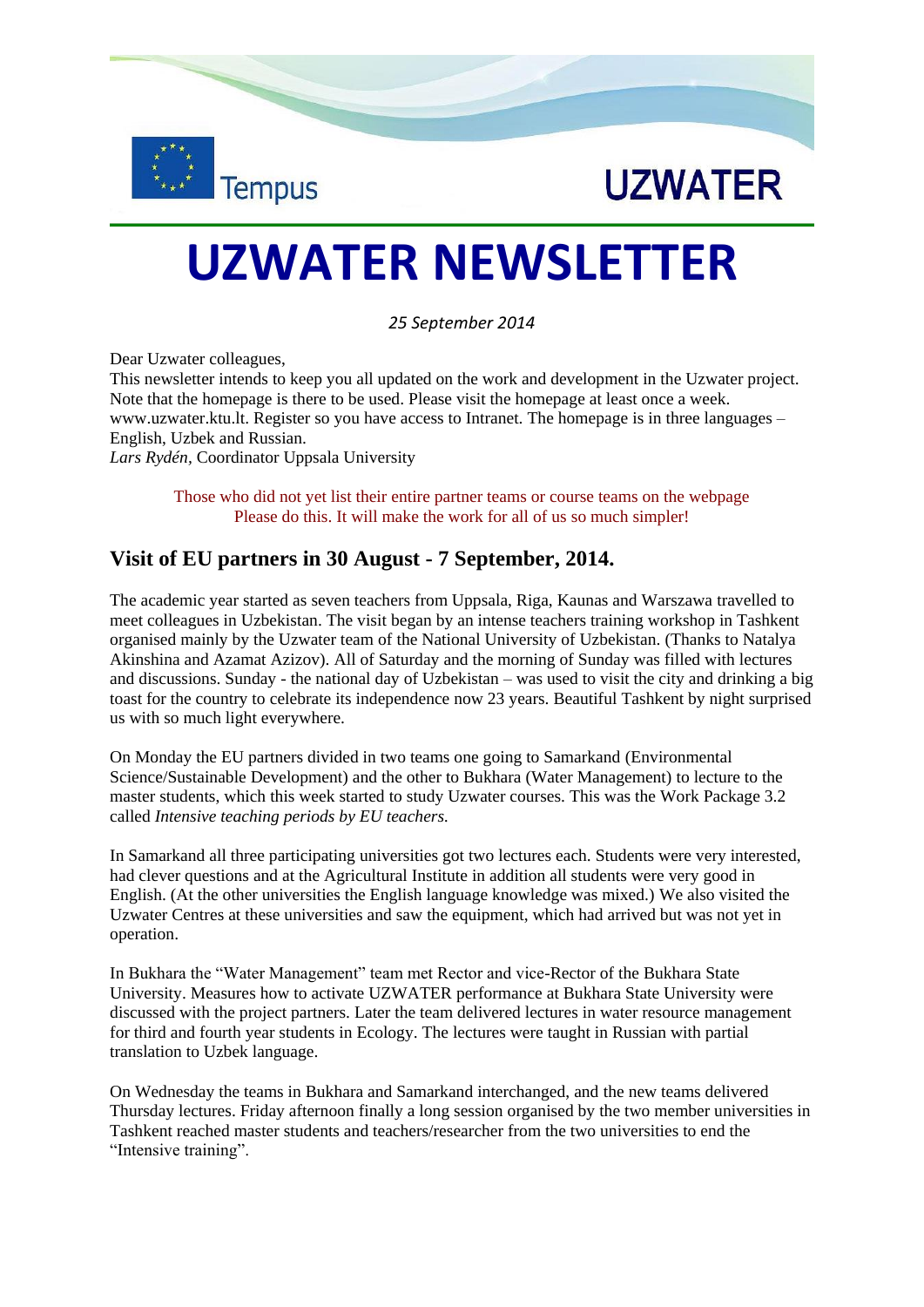

# **UZWATER**

A second team of EU partners will visit Urgench and Nukus in 8 - 15 November. This group will include teachers from Swedish Aral Sea Society, KTH in Stockholm, and University of Latvia in Riga.



Lars Rydén and Farhod Ahrorov outside Samarkand Agricultural Institute.



Master class in Green Economy at the Samarkand Agricultural Institute. Professor Lars Rydén from Uppsala University, being the guest lecturer, in the middle.



Students and project partners from Samarkand State University. Professor Linas Kliucininkas from Kaunas University of Technology, being the guest lecturer, second from right.

#### **Tasks to be carried out by Uzbek partners in the fall of 2014.**

We are rapidly approaching the final year of the Uzwater project. The official date for closing the project is 15 October 2015. This final year will be by far the most intense and it is filled with tasks to be carried out and finalised, all as required in the project plan. Below I will describe those tasks connected to the study centres and the compendia.

## **The Uzwater Centres**

*Equipment*. The centres have now been installed and equipment received by almost all Uzbek partners. Most partners have chosen laboratory equipment for working on water management from an Italian provider. The Italian company plans to visit Uzbekistan in late September to train the users in handling the equipment. It is hopefully now on-going. *Please send photos of your centres so we can see what they look like!* (Work package 2.1)

*Webpage*. The centres should all have a webpage with information on the Master Programme and the courses, and finally all the material needed. You need to start working on that now. If there is a problem with space on your own server, Kaunas University of Technology (KTU) has offered to host the centres webpages; then you only connect by a link. KTU now hosts the project webpage. (Work package 2.3)

*Goals and Activity plans.* All universities have to deliver a plan for activities and goals for the study centres. This should be ready in good time before the next coordination meeting in Uppsala first week in December. There is no fixed format for the plan but it would be nice to have a 2-5 pages document starting with a description of the centre, then a brief explanation of the goals, and finally a plan for future activities at least covering this academic year. The plan should list the personnel included, the courses to be delivered, it may mention Internet access and the use of video conferencing. It may also list library and books available, and in cases you have laboratory facilities how they work. (Work package 2.2).

*Public events to launch the study centres.* The openings of the study centres are foreseen to be public events with invitations of both key university colleagues, and stakeholders from the surrounding society. Probably it is best to schedule that for the spring semester of 2015. Add it to the activity plans! (Work package 5.3).